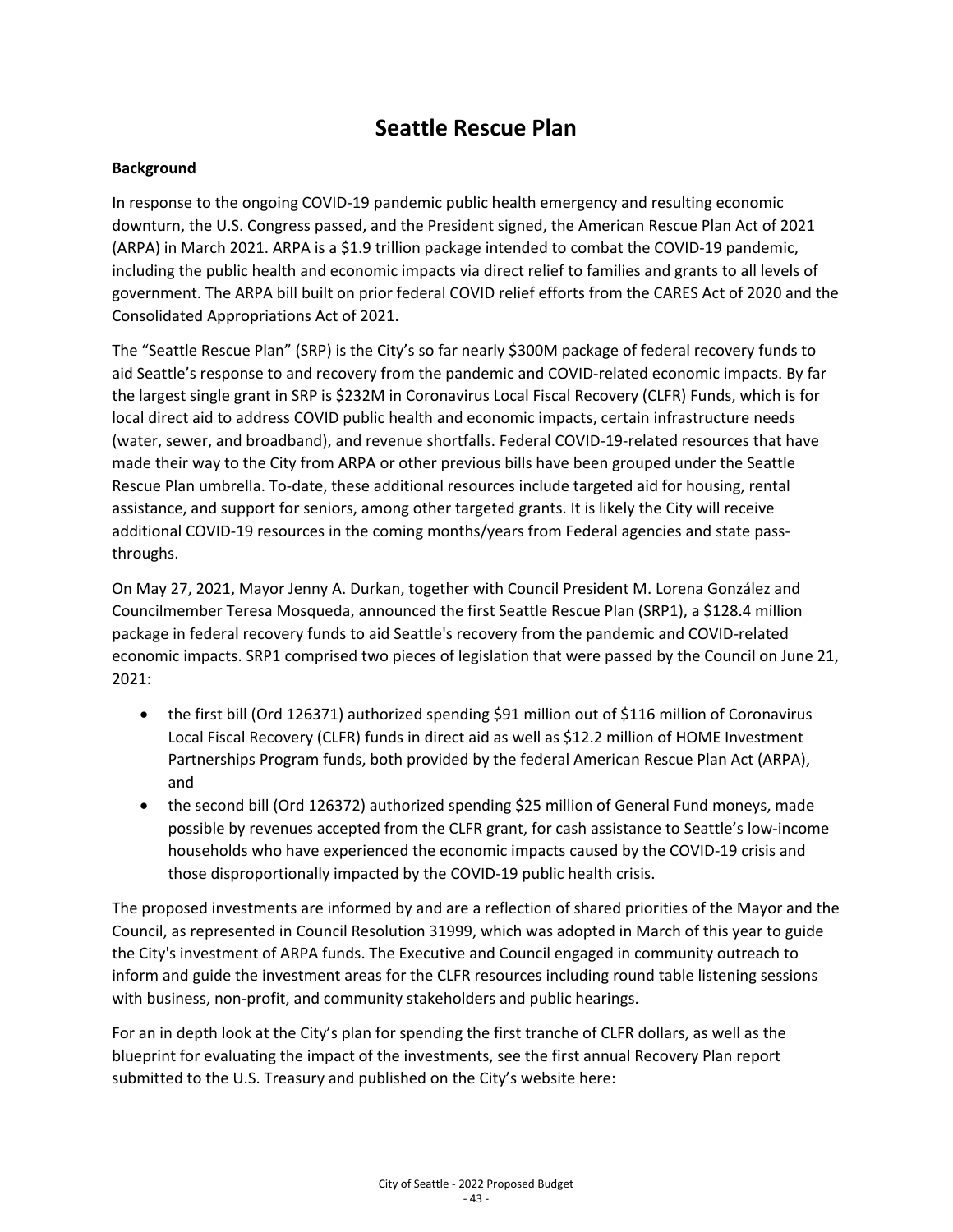[http://www.seattle.gov/Documents/Departments/FinanceDepartment/Seattle%20Rescue%20Plan/Seat](http://www.seattle.gov/Documents/Departments/FinanceDepartment/Seattle%20Rescue%20Plan/Seattle%20Recovery%20Plan%20Performance%20Report_Aug2021_vFinal.pdf) [tle%20Recovery%20Plan%20Performance%20Report\\_Aug2021\\_vFinal.pdf](http://www.seattle.gov/Documents/Departments/FinanceDepartment/Seattle%20Rescue%20Plan/Seattle%20Recovery%20Plan%20Performance%20Report_Aug2021_vFinal.pdf) 

In summer 2021, the Mayor and Council also worked together to pass Seattle Rescue Plan 2 (SRP2), which comprised several more targeted federal grants authorized by ARPA, as well as another COVID relief grant authorized in last year's federal Coronavirus Response and Relief Supplemental Appropriations Act (CRRSAA). These grants totaled over \$52 million and funded rent relief, aid to seniors, mass transit operating support and capital investment, and support for McCaw Hall.

In April of 2021, the City also passed a nearly \$18 million bill (Ord 126320) that reprioritized funds from the Coronavirus Relief Fund (CRF) grant, and focused on health, food, and families, as well as administrative capacity needed to manage, track, and report on all the federal funding coming to Seattle.

#### **Seattle Rescue Plan 3**

The third Seattle Rescue Plan (SRP3) allocates and authorizes spending of the second, and final, \$116 million tranche of CLFR funds, arriving in 2022. This spending package is part of the 2022 Proposed Budget. Much of SRP3's funding allocations were pre-determined due to funding commitments approved by Council in SRP1 and the CRF Reappropriation bill earlier in 2021. With the remainder, SRP3 focuses funding around three larger themes:

**Focus investment in affordable housing:** concentrating funding allows the City to have a more meaningful impact on an issue area, and affordable housing is not only one of the most pressing issues facing Seattle in and of itself, but also has additional benefits such as enabling workers to live in the city instead of weathering long commutes to their worksites, creating jobs throughout the housing development pipeline, and improving throughput of the homelessness shelter system by giving people a place to go out of shelters.

**Transition COVID-19 pandemic related food and shelter programs to post-pandemic operations that build upon lessons learned during the pandemic:** during 2020 and 2021, the City has ramped up food support and homeless shelter capacity to de-intensify the system and reduce risk of COVID transmission, and this capacity will be transitioned to improved approaches to shelter and food operations relative to pre-pandemic programs.

**Invest in economic inclusion:** SRP3 includes investments in workforce development to create pathways to middle-wage jobs, childcare provider stabilization grants to ensure that parents have childcare options available to enable them to work, and a small business ownership fund leveraging outside match funding to give small business owners in underinvested communities the opportunity to own space and build equity while offering a public benefit.

The departmental allocations of this second tranche of CLFR funds are shown in the table below. Note that CLFR funds must be obligated by 2024 and spent by 2026, but the funding all arrives in two tranches, one in 2021 and one in 2022. As such, the 2022 Proposed Budget appropriates all the CLFR funds needed for obligating/spending in 2022-2024/2026, with later-year funds intended to be left unspent in 2022 and carried forward into future years.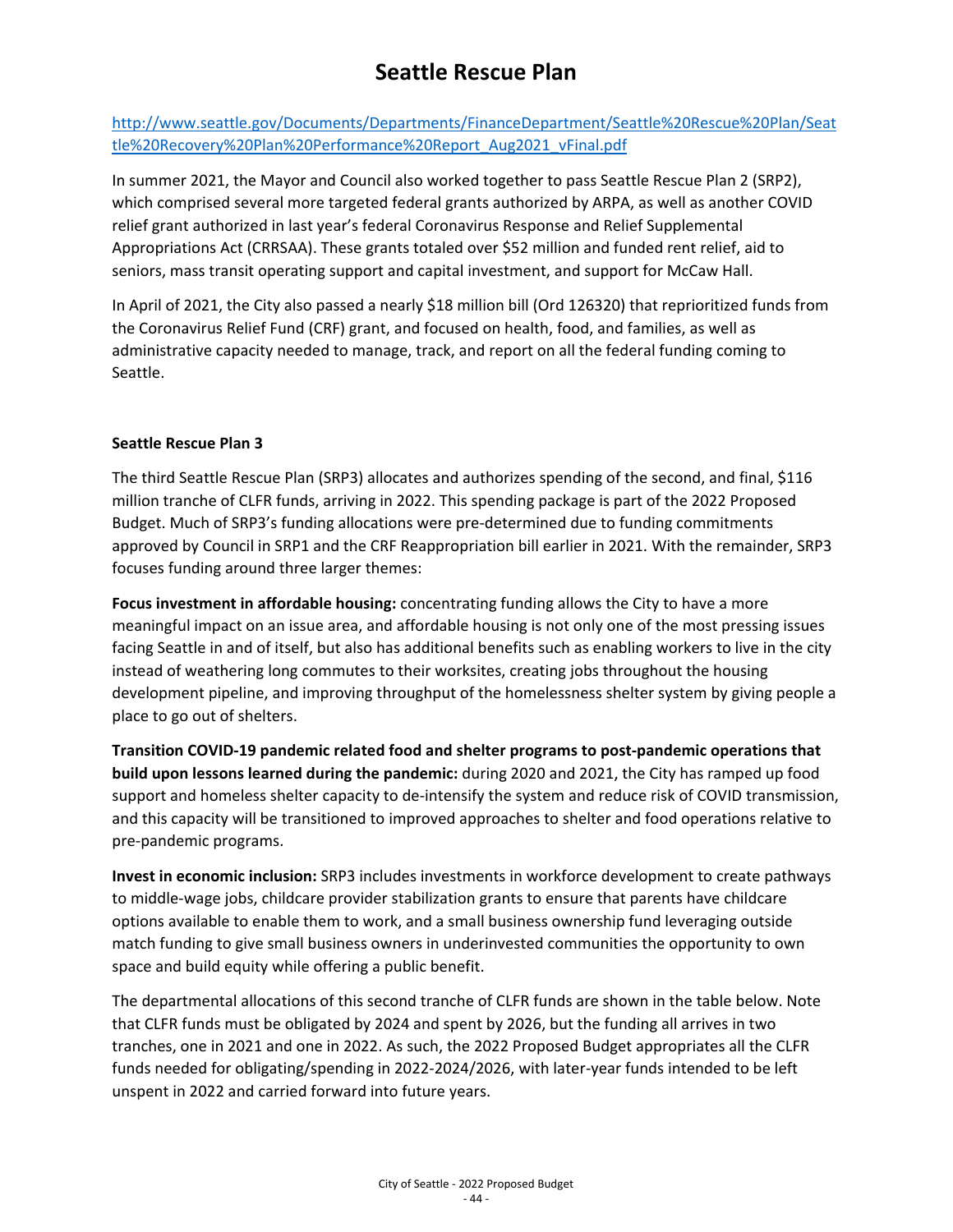See the individual Incremental Changes described in department sections in this budget book for more information about each item.

|             |                                                                          |               | <b>Expected</b><br>spend- |
|-------------|--------------------------------------------------------------------------|---------------|---------------------------|
|             |                                                                          |               | through                   |
| <b>Dept</b> | <b>Item Title</b>                                                        | 2022 Funding  | year                      |
|             | <b>Housing/Homelessness Total</b>                                        | \$72,811,077  |                           |
|             | Expanded Capital Investment in Affordable Rental Housing                 |               |                           |
| OH          | <b>Production and Preservation</b>                                       | \$50,498,109  | 2026                      |
| <b>HSD</b>  | One-year of ramp down funding for COVID Mitigation in<br><b>Shelters</b> | \$3,660,559   | 2022                      |
| <b>HSD</b>  | Maintain Keiro Enhanced Shelter Units (125 units)                        | \$6,587,625   | 2024                      |
|             | Maintain Salvation Army-SODO Enhanced Shelter units (241                 |               |                           |
| <b>HSD</b>  | units)                                                                   | \$12,064,784  | 2023                      |
|             | <b>Recovery Total</b>                                                    | \$18,337,216  |                           |
| FG          | CLFR Revenue Replacement - Workforce Development                         | \$4,500,000   | 2022                      |
| <b>OED</b>  | Small Business Ownership Fund                                            | \$7,600,000   | 2024                      |
| SDOT        | Clean City Initiative Funding Expansion                                  | \$2,800,000   | 2022                      |
| <b>SPR</b>  | <b>Clean City Funding Continuation</b>                                   | \$2,800,000   | 2022                      |
| SPU         | Clean City Initiative - CLFR Support for Cleanup Events                  | \$184,272     | 2022                      |
|             | Clean City Initiative - CLFR support for Graffiti, Needles, and          |               |                           |
| SPU         | Cleanup                                                                  | \$452,944     | 2022                      |
|             | <b>Community Well-being Total</b>                                        | \$13,911,518  |                           |
| <b>DEEL</b> | <b>Child Care Stabilization Grants Expansion</b>                         | \$2,400,000   | 2022                      |
| <b>DEEL</b> | Seattle Promise Additional Support                                       | \$6,757,891   | 2023                      |
| CBO         | Innovation and Performance - Affordable Seattle                          | \$820,995     | 2024                      |
| <b>ITD</b>  | <b>Affordable Seattle</b>                                                | \$1,432,632   | 2024                      |
|             | One-time funding to transition COVID-19 pandemic related                 |               |                           |
| <b>HSD</b>  | food programs                                                            | \$2,500,000   | 2022                      |
|             | <b>City Services and Reopening Total</b>                                 | \$11,641,816  |                           |
| CBO         | Innovation and Performance - Impact Evaluation                           | \$930,000     | 2024                      |
| CBO         | Federal funds project management staffing                                | \$2,072,024   | 2024                      |
| FAS         | <b>Internal Federal Funds Project Staffing</b>                           | \$1,411,000   | 2024                      |
| <b>OEM</b>  | <b>Internal Federal Funds Project Staffing</b>                           | \$268,592     | 2022                      |
| <b>ITD</b>  | <b>Critical IT Infrastructure Needs</b>                                  | \$4,000,000   | 2022                      |
| <b>ITD</b>  | PC Replacement Program Mobility                                          | \$500,000     | 2022                      |
| <b>ITD</b>  | Software Costs for Vaccine Verification Platform                         | \$10,200      | 2022                      |
| <b>SDHR</b> | <b>Employee Vaccine Verification System</b>                              | \$450,000     | 2022                      |
| FG          | CLFR Revenue Replacement - FEMA Contingency                              | \$2,000,000   | 2023                      |
|             | <b>Grand Total</b>                                                       | \$116,701,628 |                           |

#### **Table 1. Summary of CLFR Items in the 2022 Budget**